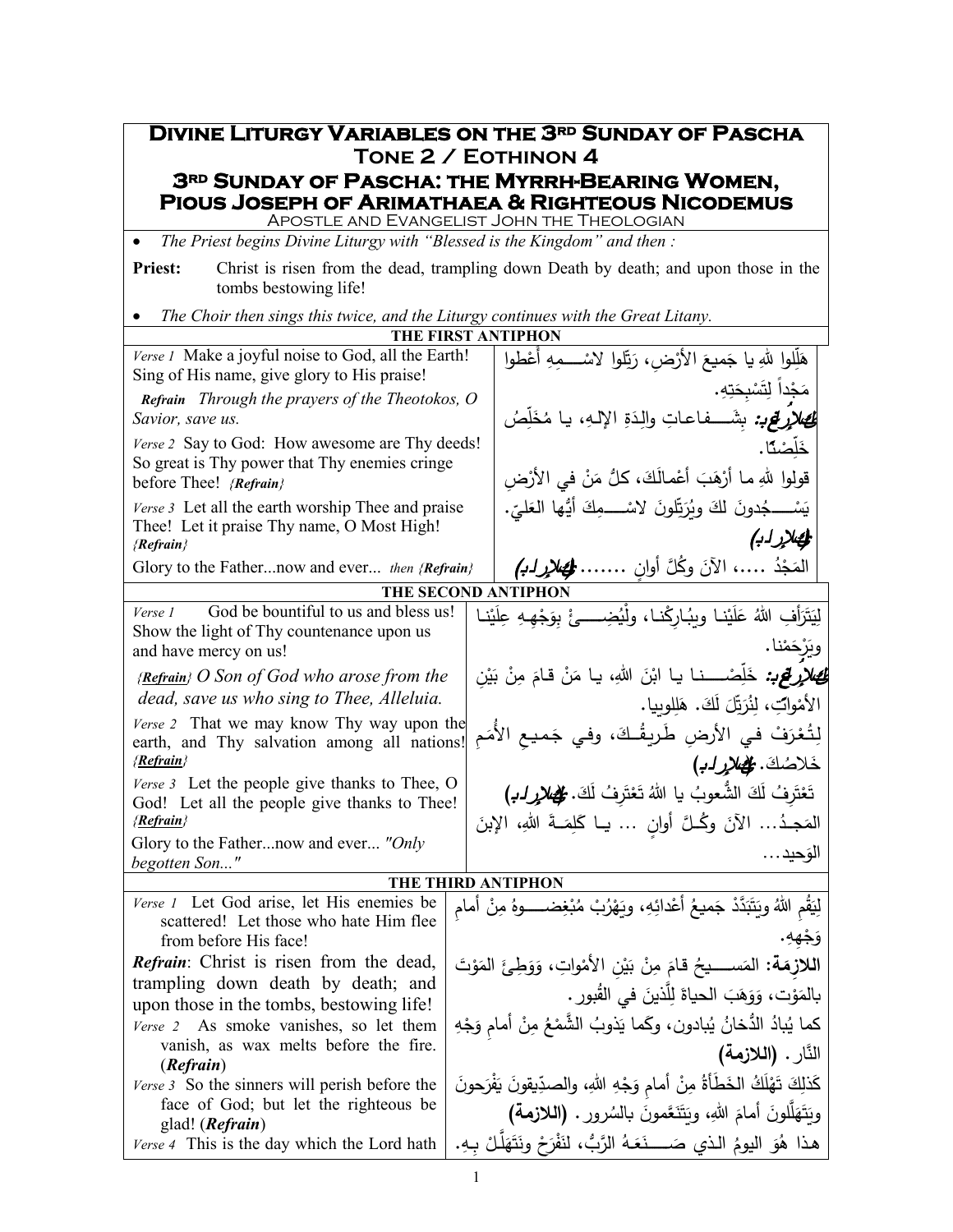| (Refrain)<br>THE EISODIKON (ENTRANCE HYMN) OF PASCHA<br>In the gathering places bless God the<br>في المَجامِع بارِكوا الله، الرَّبَّ مِنْ يَنابِيعِ إِسْـرائيل، خَلِّصْـنَا يا<br>Lord, from the springs of Israel. Save us,<br>ابنَ الله، يا مَنْ قامَ مِنْ بينِ الأمواتِ، لِنُرَبِّلَ لَكَ: هَلِلوبِيا.<br>O Son of God, Who art risen from the<br>dead, who sing to Thee: Alleluia.<br><b>RESURRECTIONAL APOLYTIKION IN TONE TWO</b><br>When Thou didst submit Thyself unto death,<br> عِنْدَما انْحَدَرْتَ إلى المَوْتِ، أَيُّها الحَياةُ الذي لا يَموتُ، |  |  |  |
|---------------------------------------------------------------------------------------------------------------------------------------------------------------------------------------------------------------------------------------------------------------------------------------------------------------------------------------------------------------------------------------------------------------------------------------------------------------------------------------------------------------------------------------------------------------|--|--|--|
|                                                                                                                                                                                                                                                                                                                                                                                                                                                                                                                                                               |  |  |  |
|                                                                                                                                                                                                                                                                                                                                                                                                                                                                                                                                                               |  |  |  |
|                                                                                                                                                                                                                                                                                                                                                                                                                                                                                                                                                               |  |  |  |
|                                                                                                                                                                                                                                                                                                                                                                                                                                                                                                                                                               |  |  |  |
|                                                                                                                                                                                                                                                                                                                                                                                                                                                                                                                                                               |  |  |  |
|                                                                                                                                                                                                                                                                                                                                                                                                                                                                                                                                                               |  |  |  |
|                                                                                                                                                                                                                                                                                                                                                                                                                                                                                                                                                               |  |  |  |
| O Thou deathless and immortal One, then                                                                                                                                                                                                                                                                                                                                                                                                                                                                                                                       |  |  |  |
| حِينَئِذٍ أَمَتَّ الْجَحيمَ بِبَرْقِ لاهوتِكَ. وعِنْدَما أَقَمْتَ الأَمْواتَ<br>Thou didst destroy hell with Thy Godly                                                                                                                                                                                                                                                                                                                                                                                                                                        |  |  |  |
| power. And when Thou didst raise the dead<br>مِنْ تَحْتِ الثَّرى، صَـرَخَ نَحْوكَ جَميعُ القُوّاتِ السَّـماوِيين:                                                                                                                                                                                                                                                                                                                                                                                                                                             |  |  |  |
| from beneath the earth, all the powers of                                                                                                                                                                                                                                                                                                                                                                                                                                                                                                                     |  |  |  |
| أَيُّها المَسيحُ الإِلهُ، مُعْطى الحَياةِ المَجْدُ لَكَ.<br>Heaven did cry aloud unto Thee: O Christ,                                                                                                                                                                                                                                                                                                                                                                                                                                                         |  |  |  |
| Thou giver of life, glory to Thee.                                                                                                                                                                                                                                                                                                                                                                                                                                                                                                                            |  |  |  |
| APOLYTIKION OF JOSEPH OF ARIMATHAEA IN TONE TWO                                                                                                                                                                                                                                                                                                                                                                                                                                                                                                               |  |  |  |
| The noble Joseph, taking Thine immaculate<br>إِنَّ يُوسُفَ المُتَّقِى، أَحْدَرَ جَسَدَكَ الطَّاهِرَ مِنَ العود،                                                                                                                                                                                                                                                                                                                                                                                                                                               |  |  |  |
| Body down from the Tree, and having wrapped<br>ولَفَّهُ بـالسَّــــبـانـى النَّقِيَّةِ، وحَنَّطَـهُ بـالطَّيبِ، وَجَهَّزَهُ،<br>It in pure linen and spices, laid It for burial in a                                                                                                                                                                                                                                                                                                                                                                          |  |  |  |
| new tomb. But on the third day Thou didst<br>وأضْـــــجَعَهُ في قَبْرٍ جَديدٍ. لَكِنَّكَ قُمْتَ لِثَلاثَةِ أَيَّامٍ، يا                                                                                                                                                                                                                                                                                                                                                                                                                                       |  |  |  |
| arise, O Lord, granting to the world Great<br>رَبُّ، مانِحاً العالَمَ الرَّحْمَةَ العُظْمي.<br>Mercy.                                                                                                                                                                                                                                                                                                                                                                                                                                                         |  |  |  |
| APOLYTIKION OF THE MYRRH-BEARING WOMEN IN TONE TWO                                                                                                                                                                                                                                                                                                                                                                                                                                                                                                            |  |  |  |
| Unto the myrrh-bearing women did the<br>إِنَّ المَلاكَ قَدْ حَضَــرَ عِنْدَ القَبْرِ ، قائِلاً لِلَّنِسْـوَةِ الحامِلاتِ                                                                                                                                                                                                                                                                                                                                                                                                                                      |  |  |  |
| Angel cry out as he stood by the grave:                                                                                                                                                                                                                                                                                                                                                                                                                                                                                                                       |  |  |  |
| الطَّيبِ: أمَّا الطِّيبُ فَهُوَ لائِقٌ بالْأَمْواتِ، وأمَّا المَسِيحُ، فَقَدْ<br>Myrrh-oils are meet for the dead, but                                                                                                                                                                                                                                                                                                                                                                                                                                        |  |  |  |
| Christ hath proved to be a stranger to<br>ظَهَرَ غَرِيباً مِنَ الفَســــاد. لَكِن اصْــــرُخْنَ قائِلاتٍ: قَدْ قامَ                                                                                                                                                                                                                                                                                                                                                                                                                                           |  |  |  |
| corruption. But cry out: The Lord is risen,                                                                                                                                                                                                                                                                                                                                                                                                                                                                                                                   |  |  |  |
| الرَّبُّ، مانِحاً العالَمَ الرَّحْمَةَ العُظْمي.<br>granting to the world Great Mercy                                                                                                                                                                                                                                                                                                                                                                                                                                                                         |  |  |  |
| APOLYTIKION OF ST. JOHN THE THEOLOGIAN IN TONE TWO                                                                                                                                                                                                                                                                                                                                                                                                                                                                                                            |  |  |  |
| O Apostle John, beloved of Christ our God,<br>أَيُّها الرَّســولُ المُتَكَلِّمُ باللَّاهُوتِ، حَبيبُ المَســيحِ الإِلهِ،                                                                                                                                                                                                                                                                                                                                                                                                                                      |  |  |  |
| hasten to deliver a defenseless people. He<br>أَسْرِعْ وأَنْقِذْ شَعْباً لا عُذرَ له. لأنَّ الَّذي تَنازَلَ أنْ تَتَّكئَ<br>that allowed thee to recline on His breast                                                                                                                                                                                                                                                                                                                                                                                        |  |  |  |
| receiveth thee bowing in intercession.<br>عَلَى صَـــدْرِهِ يَقْبَلُكَ مُتَوَسِّـــلاً. فَابْتَهلْ إِليهِ أَنْ يُشَـــتِتَ                                                                                                                                                                                                                                                                                                                                                                                                                                    |  |  |  |
| Implore Him, O Theologian, to dispel the                                                                                                                                                                                                                                                                                                                                                                                                                                                                                                                      |  |  |  |
| سَــحَابةَ الشُـــرورِ والمِحَنِ، طَالباً لنَا السَـــلامةَ والرَّحْمَةَ<br>persistent cloud of the heathen, and ask for<br>us His peace and Great Mercy.                                                                                                                                                                                                                                                                                                                                                                                                     |  |  |  |
| العُظْمَى.                                                                                                                                                                                                                                                                                                                                                                                                                                                                                                                                                    |  |  |  |
| APOLYTIKION FOR GEORGE THE GREAT MARTYR IN TONE FOUR                                                                                                                                                                                                                                                                                                                                                                                                                                                                                                          |  |  |  |
| As deliverer of captives<br>and<br>بما أنك للمأســــورين محرر ومعتق، وللفقراء والمســــاكين عاضــــد                                                                                                                                                                                                                                                                                                                                                                                                                                                          |  |  |  |
| defender of the poor, healer of the<br>وناصر ، وللمرضى طبيب وشاف، وعن المؤمنين مكافح ومحارب،<br>champion<br>infirm,<br>of kings:                                                                                                                                                                                                                                                                                                                                                                                                                              |  |  |  |
| Victorious Great Martyr George,<br>أيها العظيم في الشــــهداء جاورجيوس اللابس الظفر ، تشــــفع إلى                                                                                                                                                                                                                                                                                                                                                                                                                                                            |  |  |  |
| intercede with Christ our God, for<br>المسيح الإله في خلاص نفوسنا.<br>our souls' salvation.                                                                                                                                                                                                                                                                                                                                                                                                                                                                   |  |  |  |
| KONTAKION OF PASCHA IN TONE EIGHT                                                                                                                                                                                                                                                                                                                                                                                                                                                                                                                             |  |  |  |
| Though Thou didst descend into the grave, O<br>ولَٰئِنْ كُنتَ نَزَلْتَ إِلَى قَبْرٍ يا مَنْ لا يَموتُ، إِلَّا أَنَّكَ                                                                                                                                                                                                                                                                                                                                                                                                                                         |  |  |  |
| Immortal One, yet didst Thou destroy the power                                                                                                                                                                                                                                                                                                                                                                                                                                                                                                                |  |  |  |
| دَرَسْتَ قُوَّةَ الجَحيمِ، وقُمْتَ غالِباً أيُّها المَسيحُ الإله،<br>of<br>Hades, and didst arise as victor, O Christ                                                                                                                                                                                                                                                                                                                                                                                                                                         |  |  |  |
| God, calling to the myrrh-bearing women,<br>ولِلْنِسْــــوَةِ حَـامِلاتِ الطيبِ قُلْتَ "افْرَحْنَ"، وَوَهَبْتَ                                                                                                                                                                                                                                                                                                                                                                                                                                                |  |  |  |
| Rejoice, and giving peace unto Thine Apostles, O<br>رُسُلَكَ السَّلامِ، يا مانِحَ الواقِعينَ القِيامِ.<br>Thou Who dost grant resurrection to the fallen.                                                                                                                                                                                                                                                                                                                                                                                                     |  |  |  |
| <b>EPISTLE for St. John the Theologian</b>                                                                                                                                                                                                                                                                                                                                                                                                                                                                                                                    |  |  |  |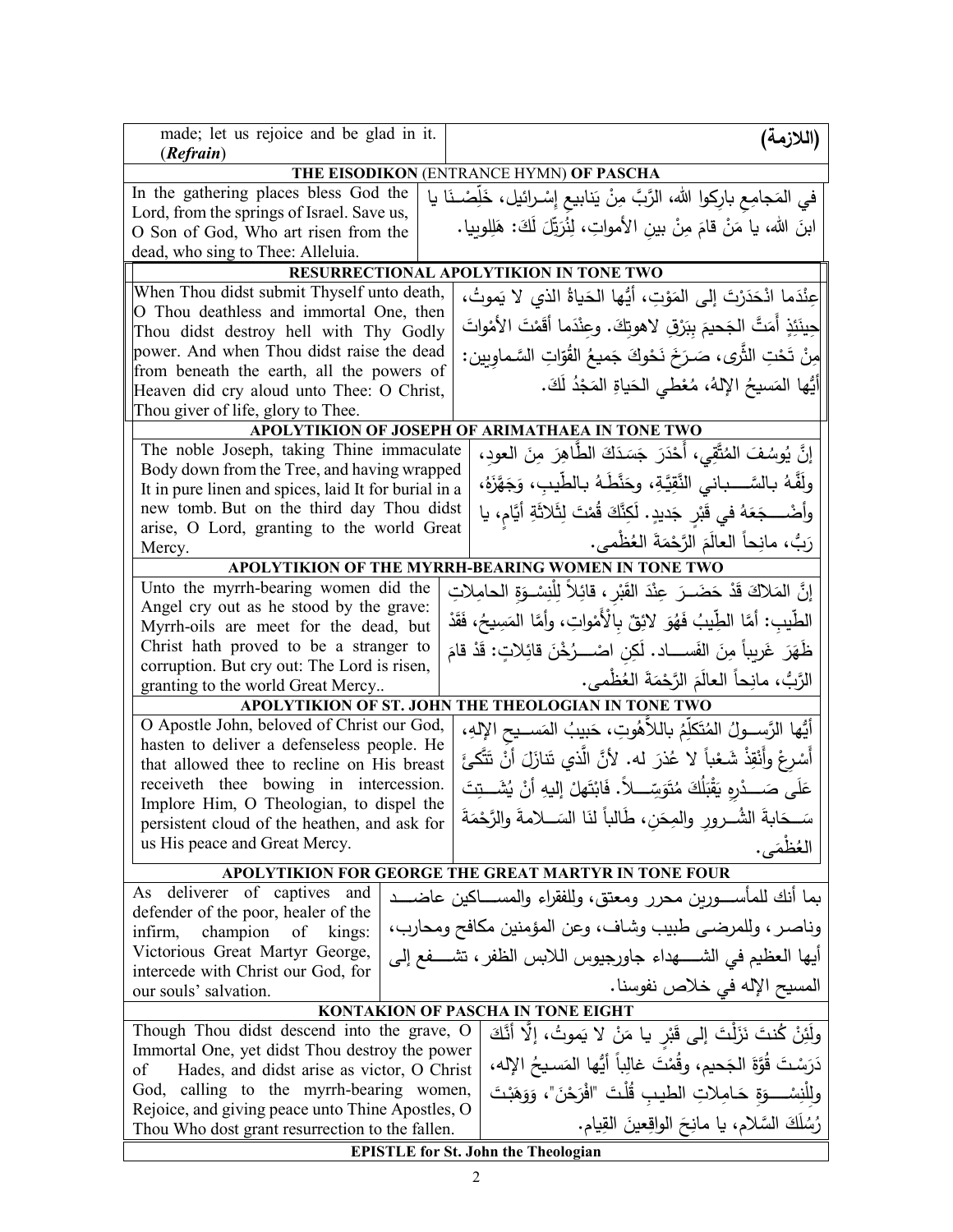*Their voice has gone out into all the earth.* (Psalm 18:14) *The heavens declare the glory of God.* (Psalm 18:1)

**The reading is from St. John's First Universal Letter** (1:1-7)

That which was from the beginning, which we have heard, which we have seen with our eyes, which we have looked upon and touched with our hands, concerning the word of life-the life was made manifest, and we saw it, and testify to it, and proclaim to you the eternal life which was with the Father and was made manifest to us-that which we have seen and heard we proclaim also to you, so that you may have fellowship with us; and our fellowship is with the Father and with his Son Jesus Christ. And we are writing this that our joy may be complete. This is the message we have heard from him and proclaim to you, that God is light and in him is no darkness at all. If we say we have fellowship with him while we walk in darkness, we lie and do not live according to the truth; but if we walk in the light, as he is in the light, we have fellowship with one another, and the blood of Jesus his Son cleanses us from all sin.

**Priest**: Peace be to you reader.

**Reader**: And to your spirit.

*(Refrain)* Alleluia, Alleluia, Alleluia.

*verse:* The heavens praise your wonders, O Lord. (Psalm 88:5)

*(Refrain)* Alleluia, Alleluia, Alleluia.

*verse:* God is glorious in the council of the saints.(Psalm 88:7)

*(Refrain)* Alleluia, Alleluia, Alleluia.

## **GOSPEL FOR THE MYRRH-BEARING WOMEN**

**The Reading from the Holy Gospel according to St. Mark** (15:43-16:8)

At that time, Joseph of Arimathaea, a respected member of the council, who was also himself looking for the Kingdom of God, took courage and went to Pilate, and asked for the body of Jesus. And Pilate wondered if He were already dead; and summoning the centurion, he asked him whether Jesus was already dead. And when he learned from the centurion that He was dead, he granted the body to Joseph. And he bought a linen shroud, and taking Him down, wrapped Him in the linen shroud, and laid Him in a tomb, which had been hewn out of the rock; and he rolled a stone against the door of the tomb. Mary Magdalene and Mary the mother of Joses saw where He was laid. And when the Sabbath was past, Mary Magdalene, and Mary the mother of James, and Salome, bought spices, so that they might go and anoint Jesus. And very early in the

إلى كُلِّ الأَرضِ خَرَجَ صَوْتُهُ. السَماواتُ تُذيعُ مَجْدَ الله. .<br>غرّف كُ لَّكَ نزكَ ب<del>كُفَّ</del> ، ر*ي <del>م</del>ضيَّطُ لذ*كُ ئلآهكو ئك تئ لعب (7-1:1) اَلَّذِي كَانَ مِنَ الْبَدْءِ، الَّذِي سَـــمِعْنَاهُ، الَّذِي ْ رَأَيْنَاهُ بِعُيُونِنَا، الَّذِي شَـــاهَدْنَاهُ، وَلَمَسَـــتُهُ<br>أ ُما<br>و **ٔ** أَيْدِينَا، مِنْ جِهَةِ كَلِمَةِ الْحَيَاةِ. فَإِنَّ الْحَيَاةَ<br>أَيْسِينَا، مِنْ جِهَةِ كَلِمَةِ الْحَيَاةِ. أُظْهِرَتْ، وَقَدْ رَأَيْنَا وَنَشْــهَدُ وَنُخْبِرُكُمْ بِالْحَيَاةِ<br>أَظْهِرَتْ، وَقَدْ رَأَيْنَا وَنَشْــهَد **ّ** الأَبَدِيَّةِ الَّتِي كَانَتْ عِنْدَ الآبِ وَأُظْهِرَتْ لَنَا.<br>ا الَّذِي رَأَيْنَاهُ وَسَمِعْنَاهُ نُخْبِرُكُمْ بِهِ، لِكَيْ يَكُونَ<br>نَهُ فَصَلَّمَ اللَّهُ عَسَّلَّهُ الْمَالِمَةِ مِنْ الْمَالِمَةِ الْمَالَ ْ **ٔ** لَّكُمْ أَيْضًـــا شَــرِكَةً مَعَنَا. وَأَمَّا شَــرٍكَثْنَا نَحْنُ فَهِيَ مَعَ الآبِ وَمَعَ ابْنِهِ يَسُـــوعَ الْمَسِــــيحِ.<br>مَعْمُد يَنْفُسُ عَدْنَ مِنْ مَسْتُمْتَ فَيَدْنُ مَثَلَّمَ ْ وَنَكْتُبُ إِلَيْكُمْ هذَا لِكَيْ يَكُونَ فَرَحُكُمْ كَامِلاً.<br>وَأَشْرَاءُ الْمَسْرَةُ وَلَا يَسْرَ مَثَلاً وَلَا يَسْرُونَ فَرَحُكُمْ لَا يَسُرُّ. َ وَهذَا هُوَ الْخَبَرُ الَّذِي سَـمِعْنَاهُ مِنْهُ وَنُخْبِرُكُمْ َ ْ <u>ّ</u> بِهِ: إِنَّ اللَّهَ نُورٌ ۖ وَلَيْسَ فِيهِ ظُلْمَةٌ الْبَتَّةَ. إِنْ<br>وَفِي اللَّهَ نُورٌ وَلَيْسَ فِيهِ ظُلْمَةٌ الْبَتَّةَ. إِنْ قُلْنَا: إِنَّ لَنَا شَرِكَةً مَعَهُ وَسَلَكْنَا فِي الظُّلْمَةِ،<br>-َا ْن َك ْ ســـــ َ <sup>ل</sup> ِن ْ إ ِن َ لك َ َّق. و ُ ْ الح َل ْم َع َا ن َســـــ ْ ن ل َ ُ و ِب ْذ َك ن فِي النُّورِ كَمَا هُوَ فِي النُّورِ ، فَلَنَا شَـــــرِكَةٌ بَعْضِنَا مَعَ بَعْضٍ، وَدَمُ يَسُوعَ الْمَسِيعِ ابْنِهِ<br>وَيَسَمَدُ الله ْ يُط*َّـهِّرُ*نَا مِنْ كُلِّ خَطِيَّةٍ.<br>\*

**ِ ّ ْ ُق َس الإنجیلي َر ّ ِ �س م ِة القد َ ْن ِ �شار ِ ٌ ٌ شر�ف م فصل ِر ِ الطاه ال� . (**8:16-43:15**) َ ِشیر والتلمیذ** في ذلك الزمانِ، جاءَ يوسُفُ الذي مِنَ الزّلمةِ، مُشيرٌ<br>ِ َّقِيٌّ، وكانَ هوَ أيضــــــاً مُنْتَظِراً مَلَكوتَ اللهِ. فَاجْتَرَأَ ֺ**ֺ** ودَخَلَ على بيلاطسَ وطلبَ جَسَدَ يسوع. فاسْتَغْرَبَ<br>مُرْسِيقَةٍ مِنْ َ ِد ْعى قائ َد .ً واســـــــ ْ ت َذا ســـــــ َ ر�عا َك مات ه َ ْ َد ُ ق ُ بیلاط ُس َّ أنه مات َ ْ ٌ قد َمان ُ ز َه ْ ل َل ُ ه َه ِ وســـــــــــ َ أَل َة َ الم . ِئ ِن َ َف م َر َّولما ع القائِدِ، وَهَبَ الجَسَدَ لِيوسُفَ. فَاشْتَرَى كَتَّاناً، وأَنْزَلَهُ،<br>حَقَّد ولَّفَّهُ في الكَتَّانِ، وَوَضَـــــعَهُ في قَبْرٍ كانَ مَنْحوتاً في .<br>. صَــخْرَةٍ، ودَحْرَجَ حَجراً على بابِ القَبرِ . وكانَتْ مَرْيَمُ<br>مصـــذيهُ .<br>ا َ ُضــــــ ِ <sup>ع</sup> َ و ْ ُظ ِران أین َن ُ ُّ أم َّ یوســــــى ت ُ ومر�م َِّ�ة َل ْد ّ الم . ا َج ولم ْ ُت َ َّ ضـــــــى الســـــــب ْق ُ ُّ أم ان ُ ومر�م َِّ�ة َل ْد َج ُ الم َ ْت مر�م َر ، اشـــــــ ْ ت يَعْقوبَ وســـالومَةُ حَنوطاً لِيَأْتينَ ويَدْهَنَّهُ. وبَكَّرْنَ جِدّاً